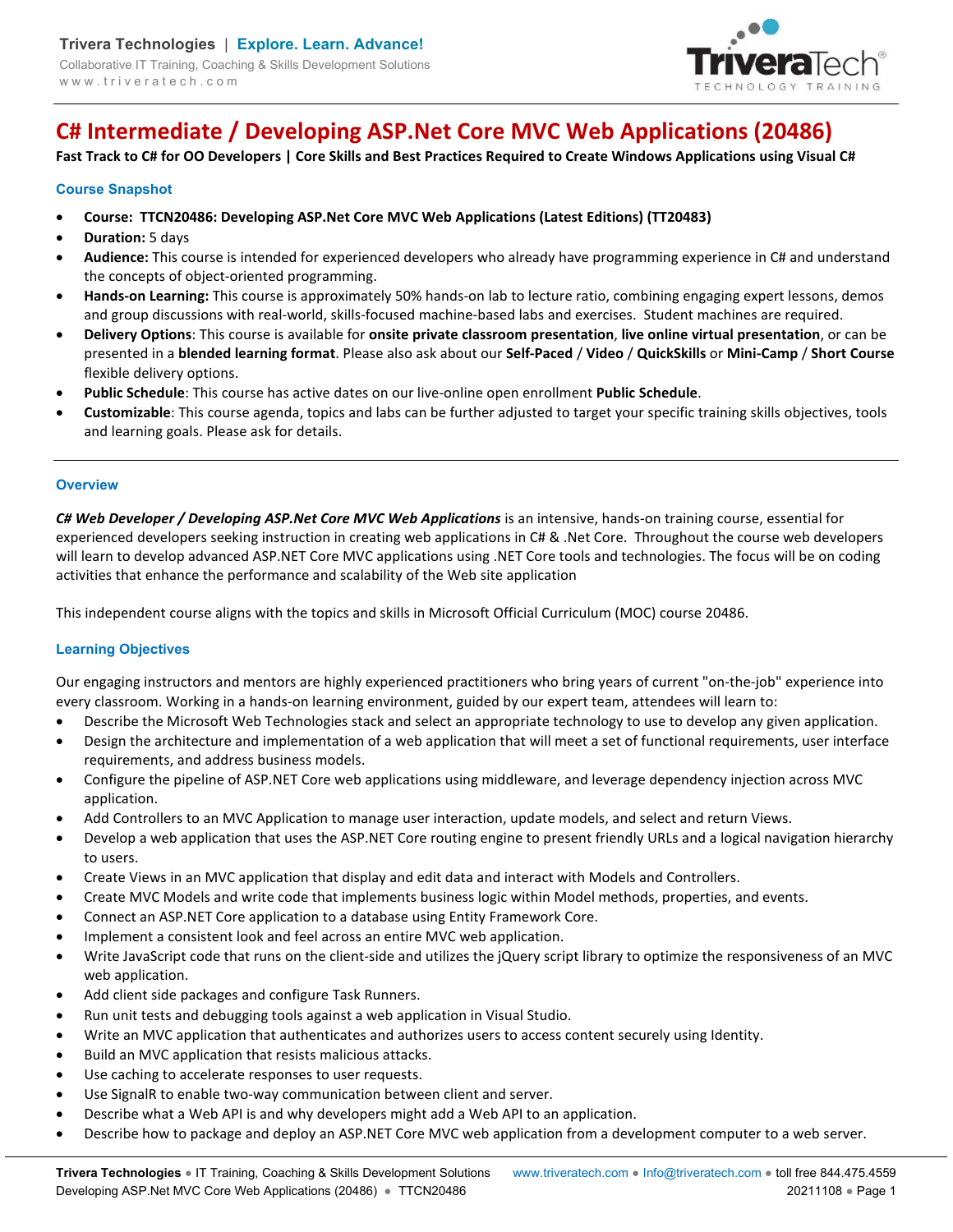

**Need different skills or topics?** If your team requires different topics or tools, additional skills or custom approach, this course may be further adjusted to accommodate. We offer additional C#, .Net Core and Visual Studio application development, web development, SOLID development, test driven development, .Net Secure coding, services and other related topics that may be blended with this course for a track that best suits your needs. Please inquire for details.

# **Audience & Pre-Requisites**

This course is intended for professional web developers who use Microsoft Visual Studio in an individual-based or team-based, small-sized to large development environment. Candidates for this course are interested in developing advanced web applications and want to manage the rendered HTML comprehensively. They want to create websites that separate the user interface, data access, and application logic.

Students should have incoming experience with:

- Visual Studio 2019 (or later).
- C# programming, and concepts such as Lambda expressions, LINQ, and anonymous types.
- Using the .NET Framework.
- HTML, CSS and JavaScript.
- Querying and manipulating data with ADO.NET.
- Basic XML and JSON data structures.

**Next Steps:** We offer a wide variety of follow on courses for .Net development, web development, SOLID design, .Net services, .Net secure coding and others. Please see our **Microsoft Developer Training Suite** list of courses for recommended next steps.

**Enhanced Learning Services:** Please also ask about our **Pre-Training Class OnRamp & Prep / Primer** offerings, **Skills Gap Assessment Services**, **Case Studies**, **Knowledge Check Quizzes**, **Skills Immersion Programs & Camps**, **Collaborative Mentoring Services** and **Extended Learning Support** & **Post Training** services.

# **Course Topics / Agenda**

*Please note that course agenda, topics and labs are subject to adjust during live delivery in response to student skill level, interests and participation.* 

# **Module 1: Exploring ASP.NET Core MVC**

Microsoft ASP.NET Core MVC and the other web technologies of the ASP.NET Core can help you create and host dynamic, powerful, and extensible web applications. ASP.NET Core, of which ASP.NET Core MVC is part, is an open-source, crossplatform framework that allows you to build web applications. You can develop and run ASP.NET Core web applications on Windows, macOS, Linux, or any other platform that supports it.

ASP.NET Core MVC supports agile, test-driven development cycle. It also allows you to use the latest HTML standard and Front-End frameworks such as Angular, React, and more.

# **Lessons**

- Overview of Microsoft Web Technologies
- Overview of ASP.NET 4.x
- Introduction to ASP.NET Core MVC
- Lab : Exploring ASP.NET Core MVC

After completing this course, students will be able to:

- Understand the variety of technologies available in the Microsoft web stack.
- Describe the different programming models available for developers in ASP.NET.
- Choose between ASP.NET Core and ASP.NET 4.x.
- Describe the role of ASP.NET Core MVC in the web technologies stack, and how to use ASP.NET Core MVC to build web applications.
- Distinguish between MVC models, MVC controllers, and MVC views.

# **Module 2: Designing ASP.NET Core MVC Web Applications**

Microsoft ASP.NET Core MVC is a programming model that you can use to create powerful and complex web applications. However, all complex development projects, and large projects in particular, can be challenging and intricate to fully understand. Without a complete understanding of the purposes of a project, you cannot develop an effective solution to the customer's problem. You need to know how to identify a set of business needs and plan the Model-View-Controller (MVC) web application to meet those needs. The project plan that you create assures stakeholders that you understand their requirements and communicates the functionality of the web application, its user interface, structure, and data storage to the developers. By writing a detailed and accurate project plan, you can ensure that the powerful features of MVC are used effectively to solve the customer's business problems.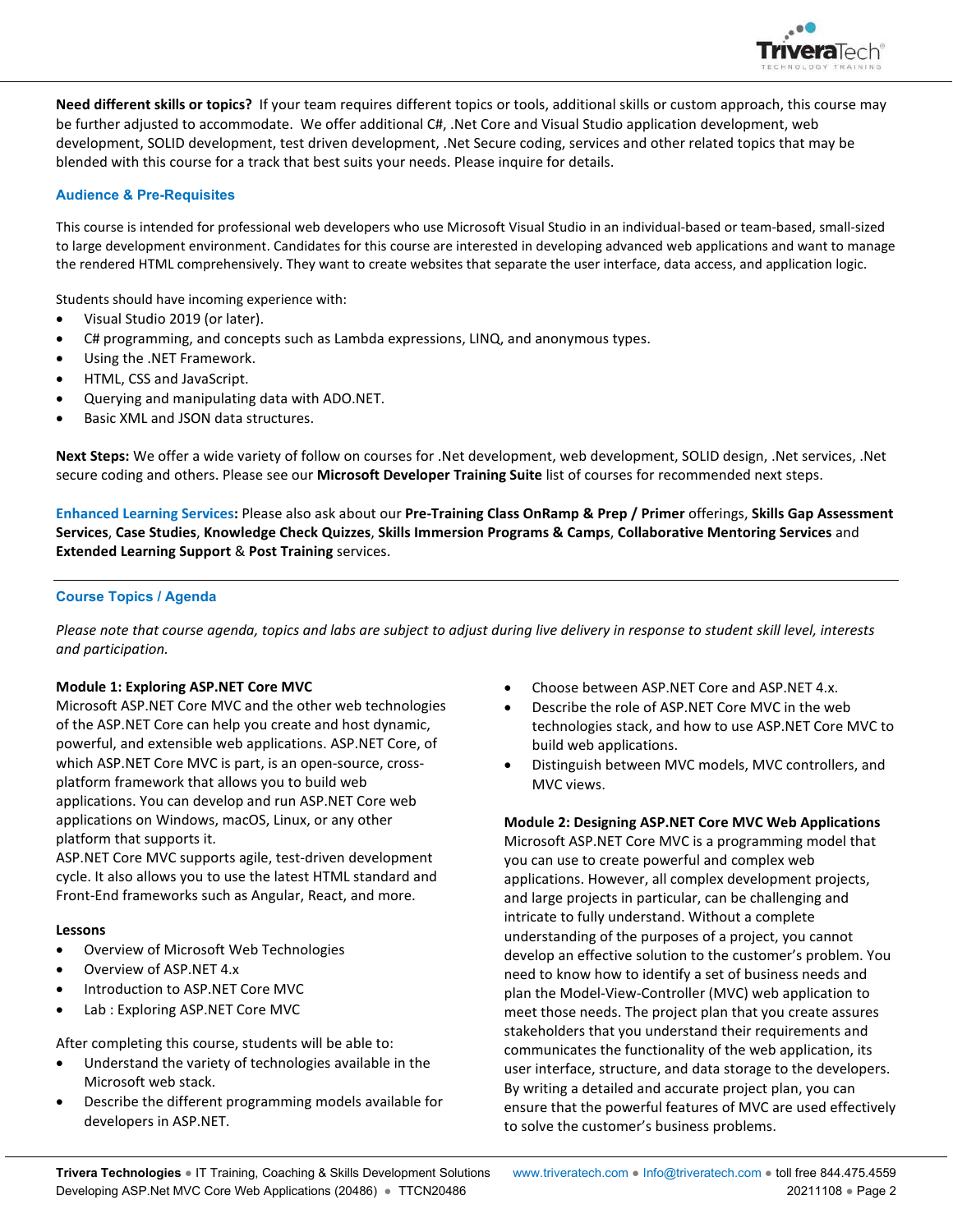

## **Lessons**

- Planning in the Project Design Phase
- Designing Models, Controllers and Views
- Lab : Designing ASP.NET Core MVC Web Applications

After completing this module, students will be able to:

- Plan the overall architecture of an ASP.NET Core MVC web application and consider aspects such as state management.
- Plan the models, controllers, and views that are required to implement a given set of functional requirements.

# **Module 3: Configure Middlewares and Services in ASP.NET Core**

ASP.NET Core is a framework that allows us to build many different kinds of applications. In this module, you will learn how to leverage the ASP.NET Core framework to handle requests and responses via existing, and custom middleware, and how to configure services for use in middleware and throughout other parts of the application, such as controllers. A middleware is a segment of code that can be used as part of the request and response pipeline that allows us to handle them according to any relevant parameter. This potentially allows multiple separate requests to be handled in a completely different fashion and receive separate responses. Services are classes that expose functionality which you can later use throughout different parts of the application, without having to keep track of scope manually in each individual location and instantiate any dependencies. This is done by using Dependency Injection. Dependency Injection is a technique used by ASP.NET Core that allows us to add dependencies into the code without having to worry about instantiating objects, keeping them in memory, or passing along required dependencies. This allows the application to become more flexible and to reduce potential points of failure whenever you change a service.

# **Lessons**

- Configuring Middlewares
- Configuring Services
- Lab : Configuring Middleware and Services in ASP.NET Core

After completing this module, students will be able to:

- Use existing middleware to set up an ASP.NET Core application.
- Create your own middleware and use it to define custom behavior.
- Understand the basic principles behind Dependency Injection, and how it is used in ASP.NET Core.
- Know how to create a custom service, configure its scope, and inject it to both middleware and ASP.NET Core MVC controllers.

# **Module 4: Developing Controllers**

ASP.NET Core MVC is a framework for building web applications by using the Model-View-Controller (MVC) architectural pattern. The controller is essentially responsible for processing a web request by interacting with the model and then passing the results to the view. The model represents the business layer, sometimes referred to as the domain, and may include data objects, application logic, and business rules. The view uses the data that it receives from the controller to produce the HTML or other output that is sent back to the browser. In this module, you will learn how to develop controllers. Controllers are central to MVC applications. Understanding how controllers work is crucial to being able to create the appropriate model objects, manipulate them, and pass them to the appropriate views. A controller is a class. It contains several methods. These methods are called actions. When an MVC application receives a request, it finds which controller and action should handle the request. It determines this by using Uniform Resource Locator (URL) routing. URL routing is another very important concept necessary for developing MVC applications. The ASP.NET Core MVC framework includes a flexible URL routing system that enables you to define URL mapping rules within your applications. To maximize the reuse of code in controllers, it is important to know how to write action filters. You can use action filters to run code before or after every action in your web application, on every action in a controller, or on other combinations of controller actions.

# **Lessons**

- Writing Controllers and Actions
- Configuring Routes
- Writing Action Filters
- Lab : Developing Controllers

After completing this module, students will be able to:

- Add a controller to a web application that responds to user actions that are specified in the project design.
- Add routes to the ASP.NET Core routing engine and ensure that URLs are user-friendly in an MVC web application.
- Write code in action filters that runs before or after a controller action.

# **Module 5: Developing Views**

Views are one of the three major components of the Model-View-Controller (MVC) programming model. You can define the user interface for your web application by creating views. A view is a combination of HTML markup and C# code that runs on a web server. Therefore, to create a view, you need to know how to write the HTML markup and C# code and use the various helper classes that are built into MVC. You also need to know how to create partial views and view components, which render sections of HTML that can be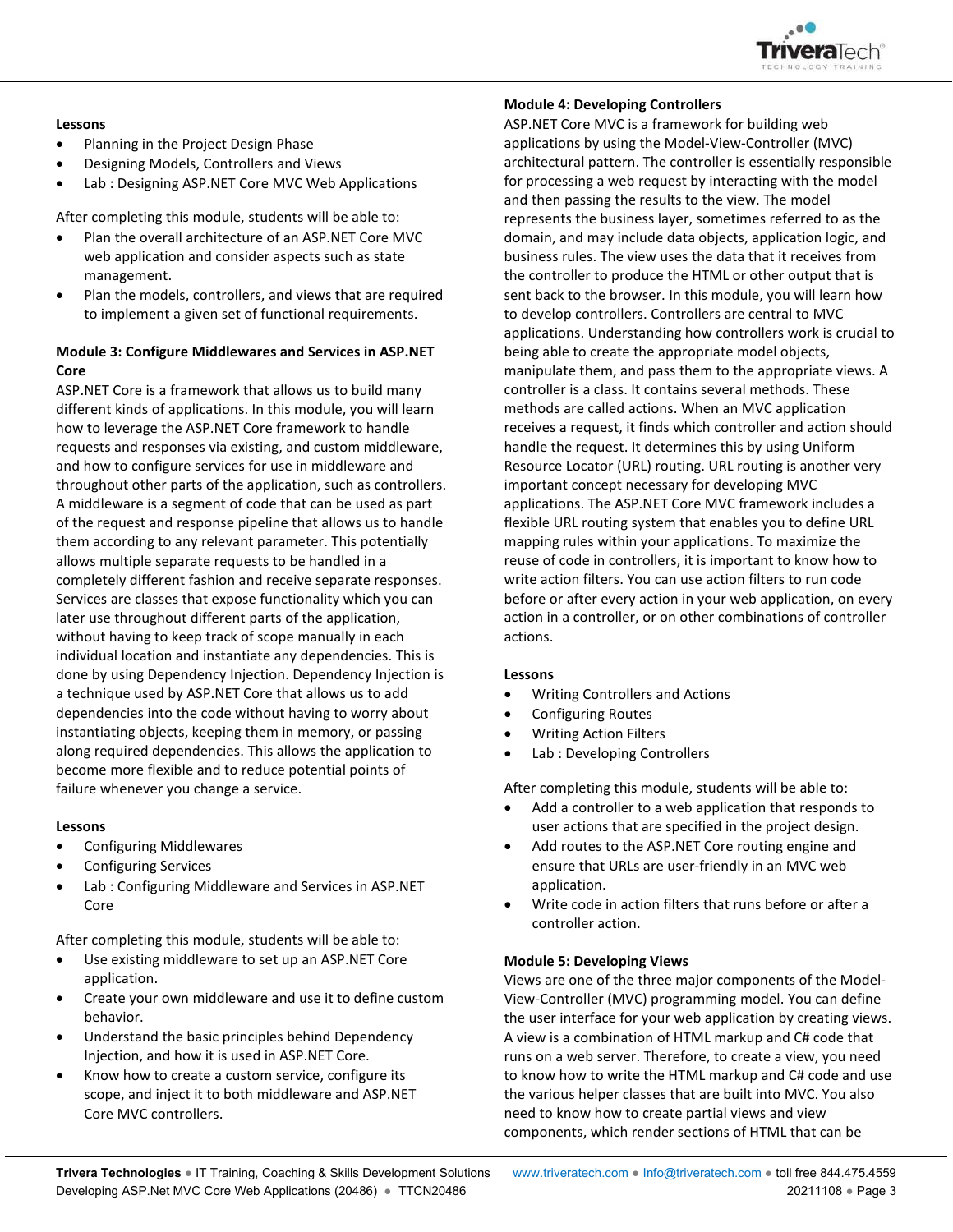

reused in your web application.

# **Lessons**

- Creating Views with Razor Syntax
- Using HTML Helpers and Tag Helpers
- Reusing Code in Views
- Lab : Developing Views

After completing this module, students will be able to:

- Create an MVC view and add Razor markup to it to display data to users.
- Use HTML helpers and tag helpers in a view.Reuse Razor markup in multiple locations throughout an application.

# **Module 6: Developing Models**

Most web applications interact with various types of data or objects. An e-commerce application, for example, manages products, shopping carts, customers, and orders. A social networking application might help manage users, status updates, comments, photos, and videos. A blog is used to manage blog entries, comments, categories, and tags. When you write a Model-View-Controller (MVC) web application, you create an MVC model to model the data for your web application. Within this model, you create a model class for each type of object. The model class describes the properties of each type of object and can include business logic that matches business processes. Therefore, the model is a fundamental building-block in an MVC application. In this module, you will learn how to create the code for models.

# **Lessons**

- Creating MVC Models
- Working with Forms
- Validate MVC Application
- Lab : Developing Models

After completing this module, students will be able to:

- Add a model to an MVC application and write code in it to implement the business logic.
- Use display and edit data annotations.
- Validate user input with data annotations.

# **Module 7: Using Entity Framework Core in ASP.NET Core**

Web applications often use information and they usually require a data store for that information. By rendering webpages that use data from a data store, you can create a web application that changes continually in response to user input, administrative actions, and publishing events. The data store is usually a database, but other types of data stores are occasionally used. In Model-View-Controller (MVC) applications, you can create a model that implements data access logic and business logic. Alternatively, you can separate business logic from data access logic by using a repository. A repository is a class that a controller can call to read data from a data store and to write data to a data store.

When you write an ASP.NET application you can use the Entity Framework Core (EF Core) and Language Integrated Query (LINQ) technologies, which make data access code very quick to write and simple to understand. In this module, you will see how to build a database-driven website in MVC.

## **Lessons**

- Introduction to Entity Framework Core
- Working with Entity Framework Core
- Use Entity Framework Core to connect to Microsoft SQL Server
- Lab : Using Entity Framework **Core in ASP.NET Core**

After completing this module, students will be able to:

- Connect an application to a database to access and store data.
- Explain EF Core.
- Work with Entity Framework Core.
- Use EF Core to connect to a database including Microsoft SQL Server.

# **Module 8: Using Layouts, CSS and JavaScript in ASP.NET Core MVC**

While building web applications, you should apply a consistent look and feel to the application. You should include consistent header and footer sections in all the views. Microsoft ASP.NET Core MVC includes features such as cascading style sheets (CSS) styles and layouts that enhance the appearance and usability of your web application. In ASP.NET Core MVC, you can create interactive HTML elements by using JavaScript. You need to know how to use JavaScript in your web application. To simplify adding JavaScript to your web application, you need to know how to use libraries such as jQuery.

# **Lessons**

- Using Layouts
- Using CSS and JavaScript
- Using jQuery
- Lab : Using Layouts, CSS and JavaScript in ASP.NET Core

After completing this module, students will be able to:

- Apply a consistent layout to ASP.NET Core MVC applications.
- Add JavaScript code to your web application.
- Use the jQuery library in your web application.

# **Module 9: Client-Side Development**

When creating an application, it is important to know how to develop both client-side and server-side of the application. In this module, you are going to learn client-side tools that will allow you to create extensive web applications on any scale. These tools are based on the topics covered in Module 8, "Using Layouts, CSS and JavaScript in ASP.NET Core MVC". In this module, you are going to learn how to use the Bootstrap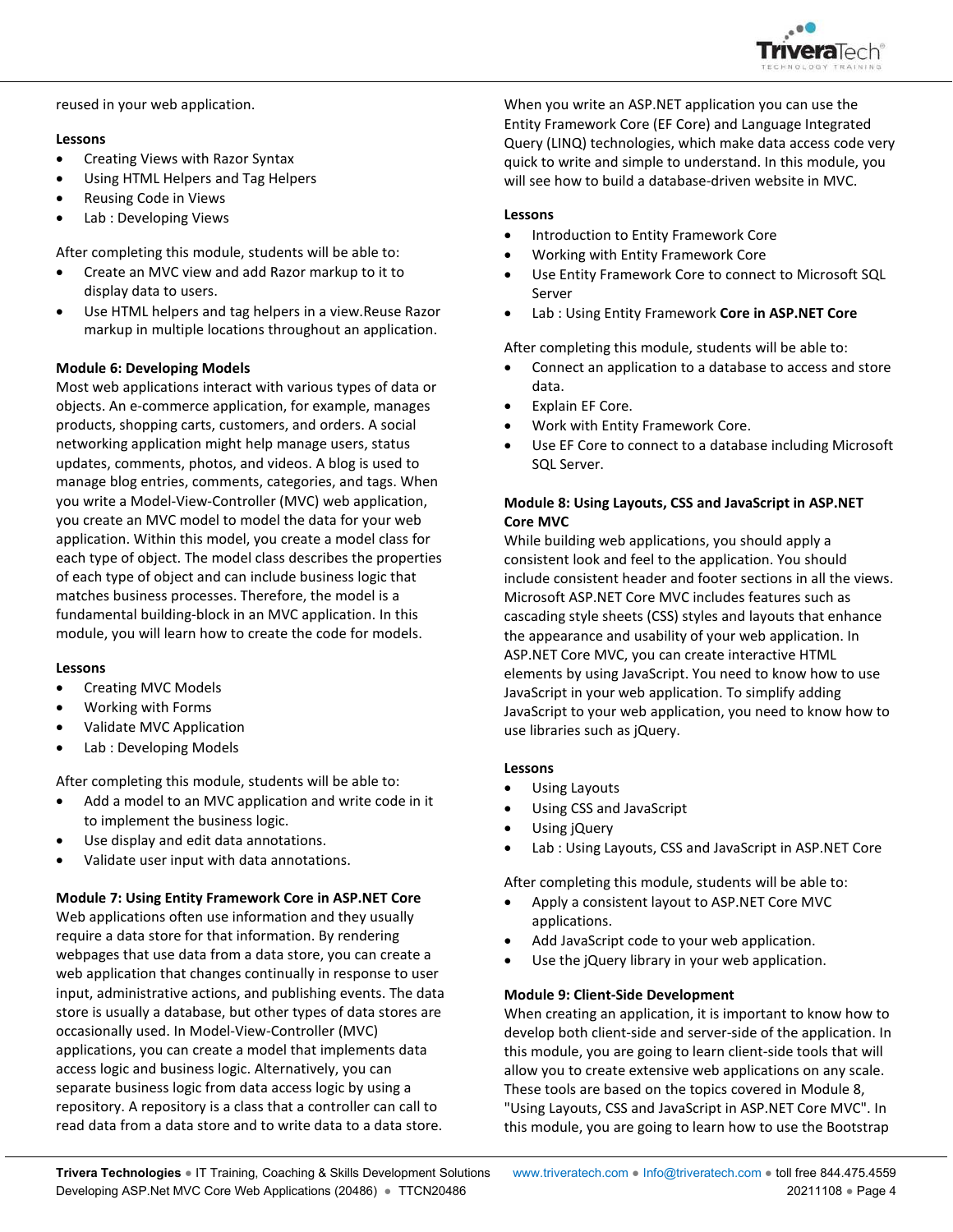

framework to style your web application. Then you are going to learn how to use Sass and Less, two common Cascading Style Sheets (CSS) preprocessors that add features to CSS, such as variables, nested rules, and functions. These greatly improve the maintainability of complex web applications. Next, you will learn how to set up task runners such as Grunt and gulp and how to use them to compile Sass files during the Microsoft Visual Studio build. You will learn how to use the gulp task runner to perform bundling and minification of CSS and JavaScript files and how to set up a watcher task to compile Sass files as you write your code, without the need to rebuild the solution. Finally, you will learn responsive design tools that allow you to customize your web application's display based on the capabilities and specifications of a web browser or a device. You will learn to write CSS media queries, how to use the Bootstrap responsive grid system, and how to apply the CSS flexbox layout to your views.

#### **Lessons**

- Applying Styles
- Using Task Runners
- Responsive design
- Lab : Client-Side Development

After completing this module, students will be able to:

- Use Bootstrap, Sass and Less in a Microsoft ASP.NET Core application.
- Use task runners in an ASP.NET Core application.
- Ensure that a web application displays correctly on devices with different screen sizes.

#### **Module 10: Testing and Troubleshooting**

Software systems such as web applications are complex and require multiple components, which are often written by different developers, to work together. Incorrect assumptions, inaccurate understanding, coding errors, and many other sources can create bugs that result in exceptions or unexpected behavior. To improve the quality of your web application and create a satisfying user experience, you must identify bugs from any source and eliminate them. Traditionally, testers perform most of the testing at the end of a development project. However, it has recently become widely accepted that testing throughout the project life cycle improves quality and ensures that there are no bugs in production software. You need to understand how to run tests on small components of your web application to ensure that they function as expected before you assemble them into a complete web application. It is also important that you know how to handle exceptions while they occur. While an application is running, you may encounter unexpected occurrences. It is important that you manage your exceptions correctly and provide a good user feedback while avoiding leaking information about the application structure. Finally, by using logs throughout the application, you can monitor user activities that might lead to unexpected issues and then

you can find solutions to bugs, which you normally would be unsure how to reproduce, by following flows which occurred on the production environment and finding additional errors.

#### **Lessons**

- Testing MVC Applications
- Implementing an Exception Handling Strategy
- Logging MVC Applications
- Lab : Testing and troubleshooting

After completing this module, students will be able to:

- Run unit tests against the Model–View–Controller (MVC) components, such as model classes and controllers, and locate potential bugs.
- Build a Microsoft ASP.NET Core MVC application that handles exceptions smoothly and robustly.
- Run logging providers that benefit your applications and run them by using a common logging API.

#### **Module 11: Managing Security**

Since web applications are normally targeted towards users utilizing only a browser to use the application, there are likely to be far more users than in the case of installed applications. However, the open nature of a web application means security must always be at the forefront of your mind when building them. As part of security, you must decide which users can perform what actions, all while protecting users and your application from malicious third parties with possible access to your application. Authentication is the act of utilizing several parameters to make sure that a user is who they claim to be. By implementing authentication, you can ascertain who a user is and provide them with appropriate content while utilizing your applications. Authorization is the process where an already authenticated user in the application can be granted access to specific actions or resources. By utilizing authorization, you can prevent users from accessing sensitive material not intended from them or from performing actions which they should not be able to. Finally, at some point in its lifespan, your applications may come under attack by malicious users. These can vary in means and intent, but the cost of being undefended can be great. You may lose potential users who are affected, valuable data could be erroneously changed, and in the worst cases the entire application may become unusable. Solutions to some of the most popular attacks will be reviewed in this module.

## **Lessons**

- Authentication in ASP.NET Core
- Authorization in ASP.NET Core
- Defending from Attacks
- Lab : Managing Security

After completing this module, students will be able to:

Add basic authentication to your application.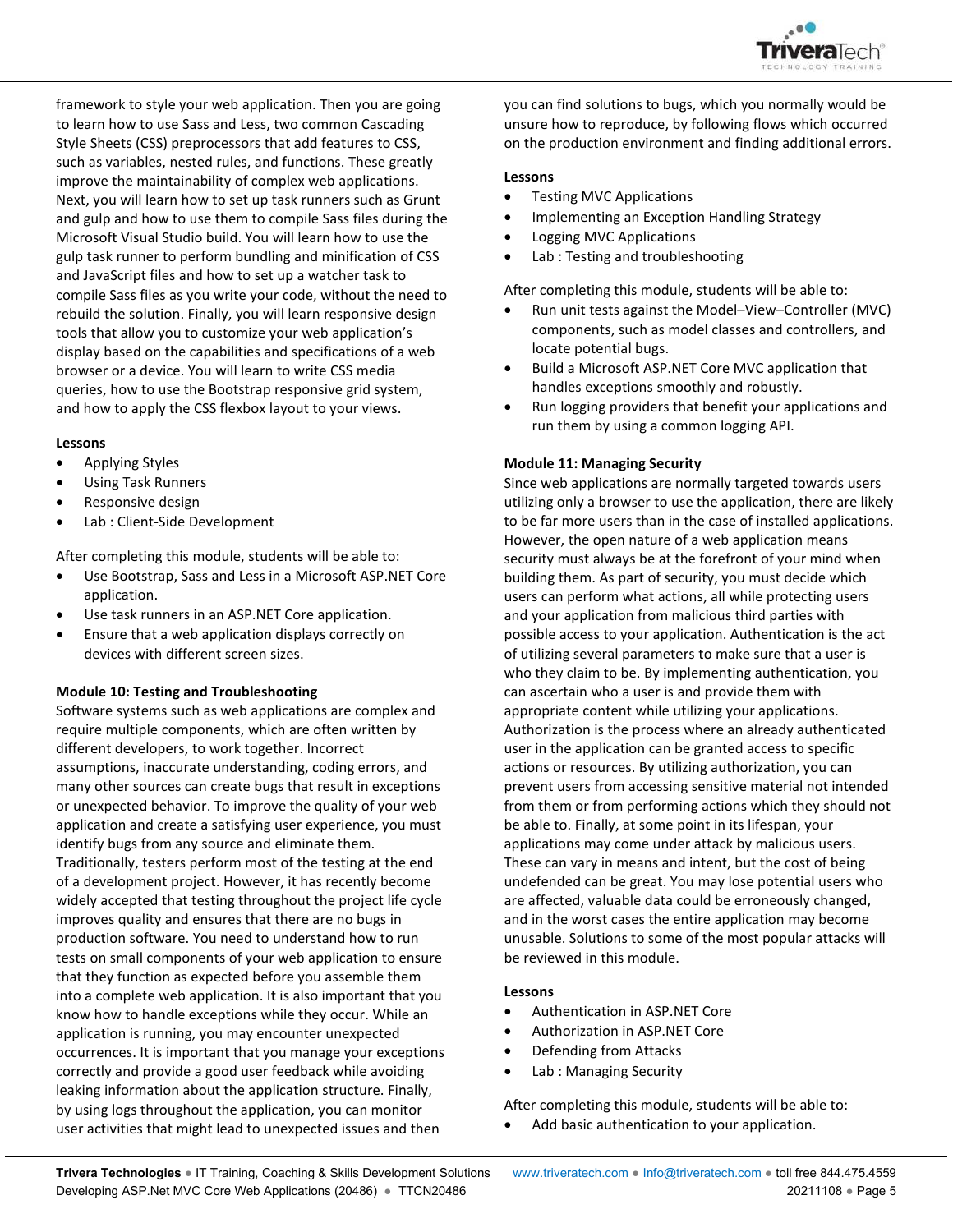

- Configure Microsoft ASP.NET Core Identity.
- Add basic authorization to your application.
- Utilize several different authorization approaches.
- Know how security exploits work and how to better defend against them.

## **Module 12: Performance and Communication**

Modern web applications require complex interactions with users. Users will often request a lot of data in a small timeframe, while also expecting relevant data as soon as it comes online. This can easily cause a significant amount of load on an unprepared server, resulting in unnecessarily complex or repeated operations and a heavy load on your server. Fortunately, there are multiple ways to reduce the load. Caching allows you to store commonly repeated requests, preventing the need to perform the same logic repeatedly. By using caching, you can reuse data that has already been loaded and present it to the user. This provides the user with a fast response time and reduces system resources used in conducting the logic for the action. State meanwhile allows achieving a state of consistency between different requests. By utilizing various forms of state management, you can transform the normally stateless web experience into one that is custom tailored to individual clients, with different users enjoying a separate and relevant experience in the same application. Finally, SignalR is a framework that allows the abstraction of several different communication protocols into an easy to use API, which allows you to easily create a single set of tools on the server and client to facilitate twoway communications. This allows you to focus on the logic you wish to implement while allowing you to not have to cater to specific browsers.

#### **Lessons**

- Implementing a Caching Strategy
- Managing State
- Two-way communication
- Lab : Performance and Communication

After completing this module, students will be able to:

- Implement caching in a Microsoft ASP.NET Core application.
- Use state management technologies to improve the client experience, by providing a consistent experience for the user.
- Implement two-way communication by using SignalR, allowing the server to notify the client when important events occur.

# **Module 13: Implementing Web APIs**

Most web applications require integration with external systems such as mobile applications. You need to know how to use Web APIs to promote application interaction with external systems. You can use the Web API to implement Representational State Transfer (REST) services in your

application. REST services help reduce application overhead and limit the data that is transmitted between client and server systems. You need to know how to call a Web API by using server-side code and jQuery code to effectively implement REST-style Web APIs in your application.

# **Lessons**

- Introducing Web APIs
- Developing a Web API
- Calling a Web API
- Lab : Implementing Web APIs

After completing this module, students will be able to:

- Create services by using ASP.NET Core Web API.
- Call a Web API from server-side code and jQuery.

# **Module 14: Hosting and Deployment**

ASP.NET Core MVC applications are designed to provide a service to multiple users simultaneously while only requiring the server to be installed, and the clients to use browsers to access it. This results in highly desirable applications which do not rely on the user installing dedicated software, and ensuring it is accessible by clients on a wide variety of machines. In order to setup an ASP.NET Core application for a production environment, you will need to compile your code and compress it, and then set it up and running on a dedicated server. Hosting involves using a dedicated server to contain the compiled application and serve it to users as a web-based service. There are many different technologies which can be used to host your application and you should choose one that is appropriate for your requirements. Deployment is the process where the project code is compiled and then transferred to the hosting server in a way that functions within the requirements of the hosting environment. Microsoft Azure is a cloud service provided by Microsoft. It can be used to host ASP.NET Core applications, and is a popular tool in the cloud technology market. It provides convenient Web Application related services at multiple billing options according to requirements.

#### **Lessons**

- On-premise hosting and deployment
- Deployment to Microsoft Azure
- Microsoft Azure Fundamentals
- Lab : Hosting and Deployment

After completing this module, students will be able to:

- Host and Deploy an ASP.NET Core MVC application on IIS.
- Host and Deploy an ASP.NET Core MVC application on Microsoft Azure.
- Be able to utilize services offered by Microsoft Azure to improve the capabilities of your web applications.

# **Module 15 Accessing Remote Data**

In this module, you will learn how to use the request and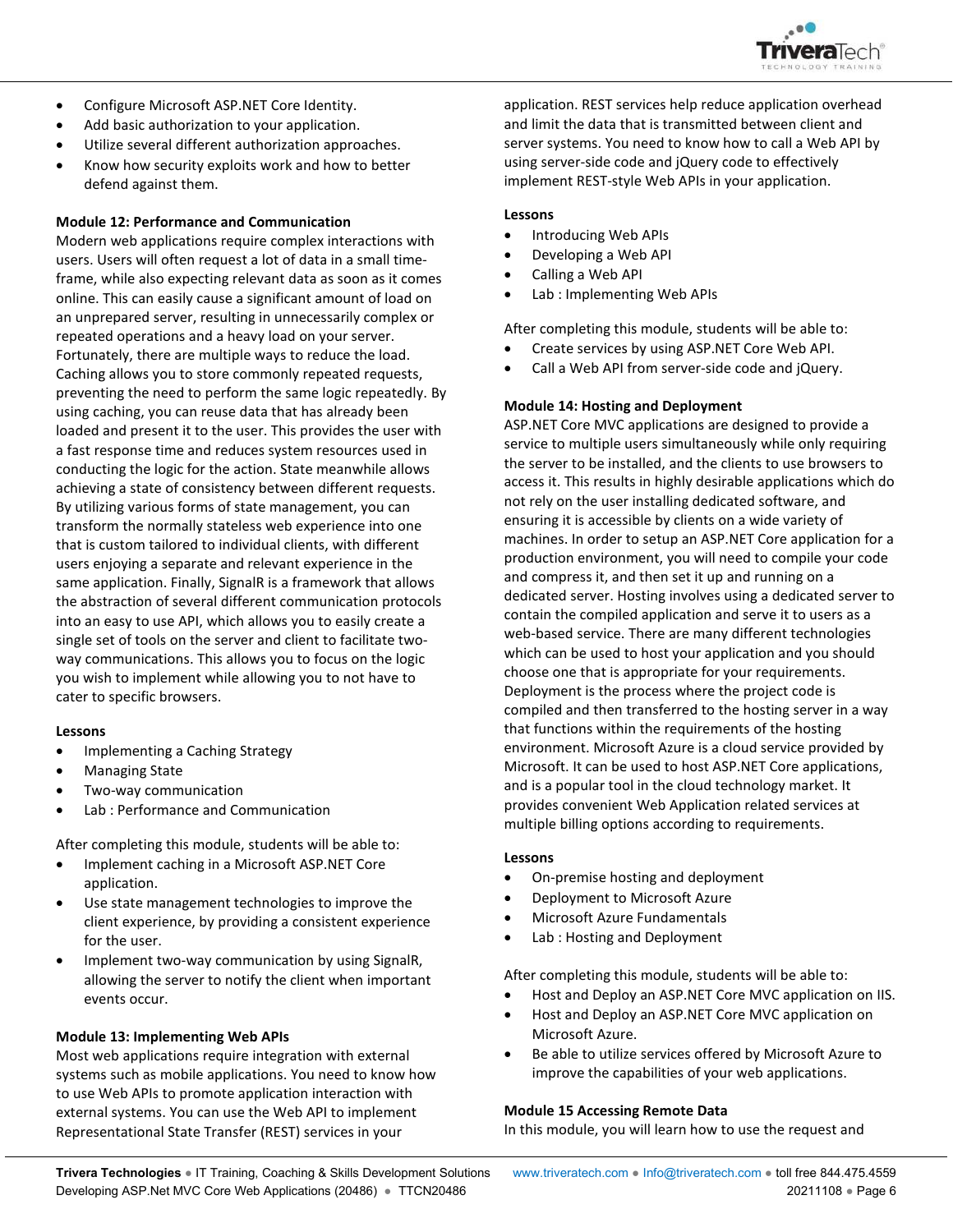

response classes in the System.Net namespace to directly manipulate remote data sources. You will also learn how to use Windows Communication Foundation (WCF) Data Services to expose and consume an entity data model (EDM) over the web.

## **Lessons**

- Accessing Data Across the Web
- Accessing Data by Using OData Connected Services
- Lab : Retrieving and Modifying Grade Data Remotely

After completing this module, you will be able to:

- Send data to and receive data from web services and other remote data sources.
- Access data by using WCF Data Services.

# **Module 16: Designing the User Interface for a Graphical Application**

In this module, you will learn how to use Extensible Application Markup Language (XAML) and Windows Presentation Foundation (WPF) to create engaging UIs.

## **Lessons**

- Using XAML to Design a User Interface
- Binding Controls to Data
- Lab : Customizing Student Photographs and Styling the Application

After completing this module, you will be able to:

- Use XAML to design a UI.
- Bind a XAML control to data.
- Apply styles to a XAML UI.

# **Module 17: Improving Application Performance and Responsiveness**

In this module, you will learn how to improve the performance of your applications by distributing your operations across multiple threads.

#### **Lessons**

- Implementing Multitasking
- Performing Operations Asynchronously
- Synchronizing Concurrent Access to Data
- Lab : Improving the Responsiveness and Performance of

#### the Application

After completing this module, you will be able to:

- Use the Task Parallel Library to implement multitasking.
- Perform long-running operations without blocking threads.
- Control how multiple threads can access resources concurrently.

## **Module 18: Creating Reusable Types and Assemblies**

In this module, you will learn how to consume existing assemblies by using reflection and how to add additional metadata to types and type members by using attributes. You will also learn how to generate code at run time by using the Code Document Object Model (CodeDOM) and how to ensure that your assemblies are signed and versioned, and available to other applications, by using the global assembly cache (GAC).

#### **Lessons**

- Examining Object Metadata
- Creating and Using Custom Attributes
- Generating Managed Code
- Versioning, Signing, and Deploying Assemblies
- Lab : Specifying the Data to Include in the Grades Report

After completing this module, you will be able to:

- Use reflection to inspect and execute assemblies.
- Create and consume custom attributes.
- Generate managed code at run time by using CodeDOM.
- Version, sign, and deploy your assemblies to the GAC.

# **Module 19: Encrypting and Decrypting Data**

In this module, you will learn how to implement symmetric and asymmetric encryption and how to use hashes to generate mathematical representations of your data. You will also learn how to create and manage X509 certificates and how to use them in the asymmetric encryption process.

#### **Lessons**

- Implementing Symmetric Encryption
- Implementing Asymmetric Encryption
- Lab : Encrypting and Decrypting the Grades Report

### **Student Materials & Lab Environment**

All course software (limited versions, for course use only), digital courseware files or course notes, labs / data sets and solutions (as applicable) are provided for you in our "easy access / no install required" high-speed remote lab environment. Our tech team works with every student to ensure everyone is set up with working access and ready to go prior to every course start date, ensuring a smooth delivery and great hands-on experience. Please ask for details.